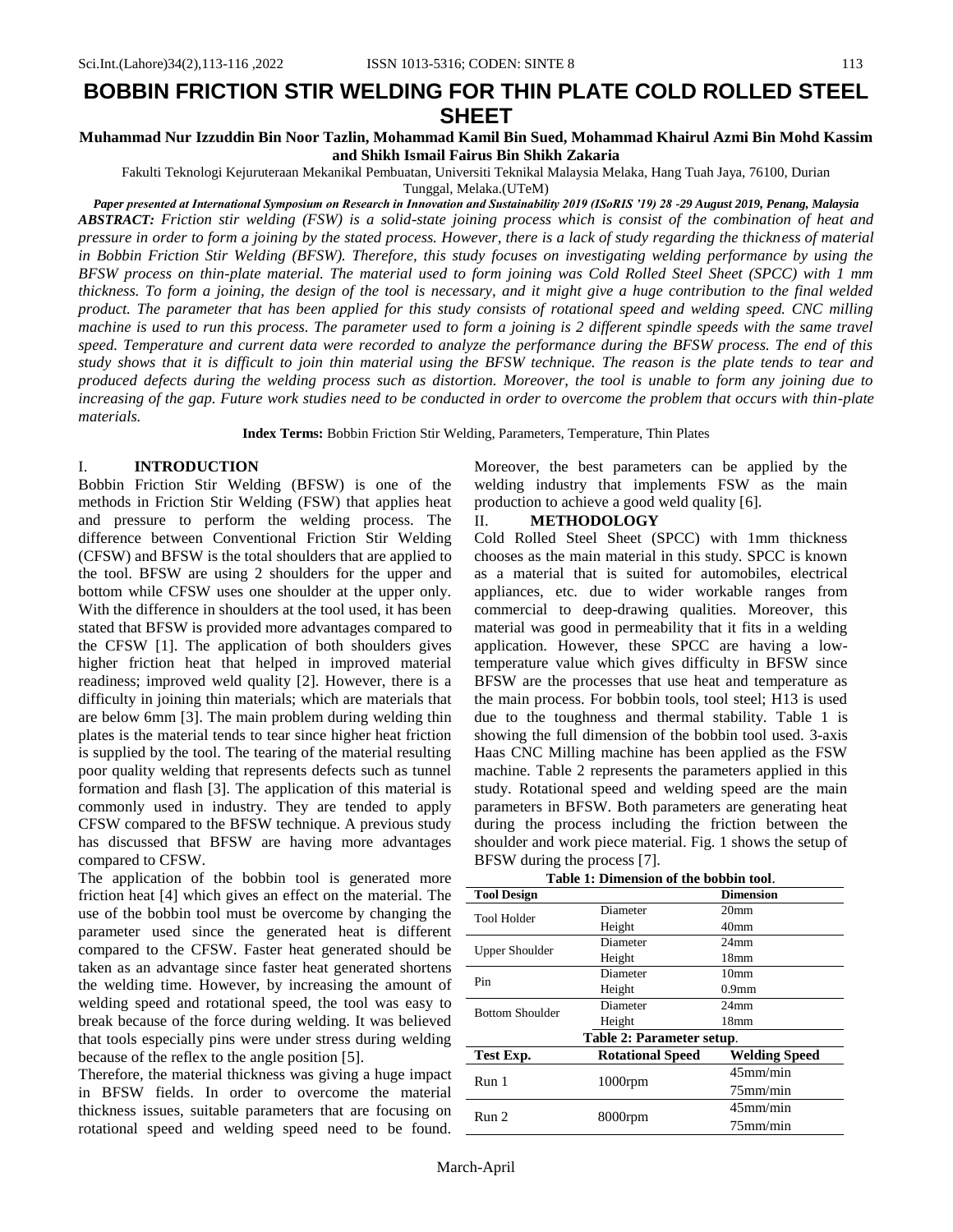

**Figure 1: BFSW process.**

During the welding process, two data are recorded which are temperature and current consumption. Both data are recorded along the welded path. Both of the responses were recorded to analyze the effect of each parameter during the BFSW process.

## III. **RESULT AND DISCUSSION**

## **A. Weld Plate**

Fig. 2 (a) and (b) represent the result of welded work piece. It shows that there is no joining occurred on both runs. Materials are showing that there is not enough heat during the process. This occurred because of the gap between the shoulders that is not in a fixed condition. The gap between the shoulders tends to increase during the process. Once there is not enough compression between the shoulder, friction between shoulder and material is easy to be decreased. Therefore, heat also was decreased. In the FSW process, heat is the main criterion to produce a good quality weld product. It was stated that poor weld quality might produce if the temperature during welding is low [\[8\]](#page-3-5). Moreover, the plate used is 1 mm thin that are known difficult to be weld. This material is hard to weld because there is a limited material between the shoulders during the process. Compared to the thick material, it was having more material in between the shoulder [\[3\]](#page-3-0). Therefore, tool design is important to be studied in order to achieve a good welding quality either thick or thin material thickness applied. This is because the temperature that is needed during BFSW depends on the friction between tool and material. Therefore, it is essential to learn the effect of tool design on the BFSW process [\[9\]](#page-3-6). Fig. 3 shows the bobbin tool after the experiment. The gap between shoulders surely gives an effect since the generated heat comes from the friction between the shoulder and work piece.





**Figure 2: Result of BFSW; (a) Run 1, (b) Run 2.**



**Figure 3: Bobbin tool with an increased gap between shoulders**.

#### **B. Temperature Measurement**

Fig. 4 and 5 represent the temperature during BFSW for both experiments. As the tool rotates with a contact to create friction between the tool and work piece material, the temperature in the welding area are keep rising. An excessive heat softened the material while the lower temperature is creating a material removal process. The heat needed for the FSW process is quite critical since it required the exact temperature in the range of value to get a good quality of the welded product. Channels 1, 2, and 3 are recorded at the Advancing Side (AS) while Channels 4, 5, and 6 are at Retreating Side (RS). It shows that temperature keeps decreasing along the welding area at AS while at RS, the temperature keeps rising. It has been proved by [\[1\]](#page-2-0) that AS are having decreasing pattern temperature while different from the RS. However, the maximum temperature was recorded in the range of 200- 250˚C. For the SPCC material, the temperature recorded is still insufficient since the melting point for SPCC is higher. So, it required more than 250˚C to be welded using BFSW.



**Figure 4: Temperature graph for Run 1 of BFSW.**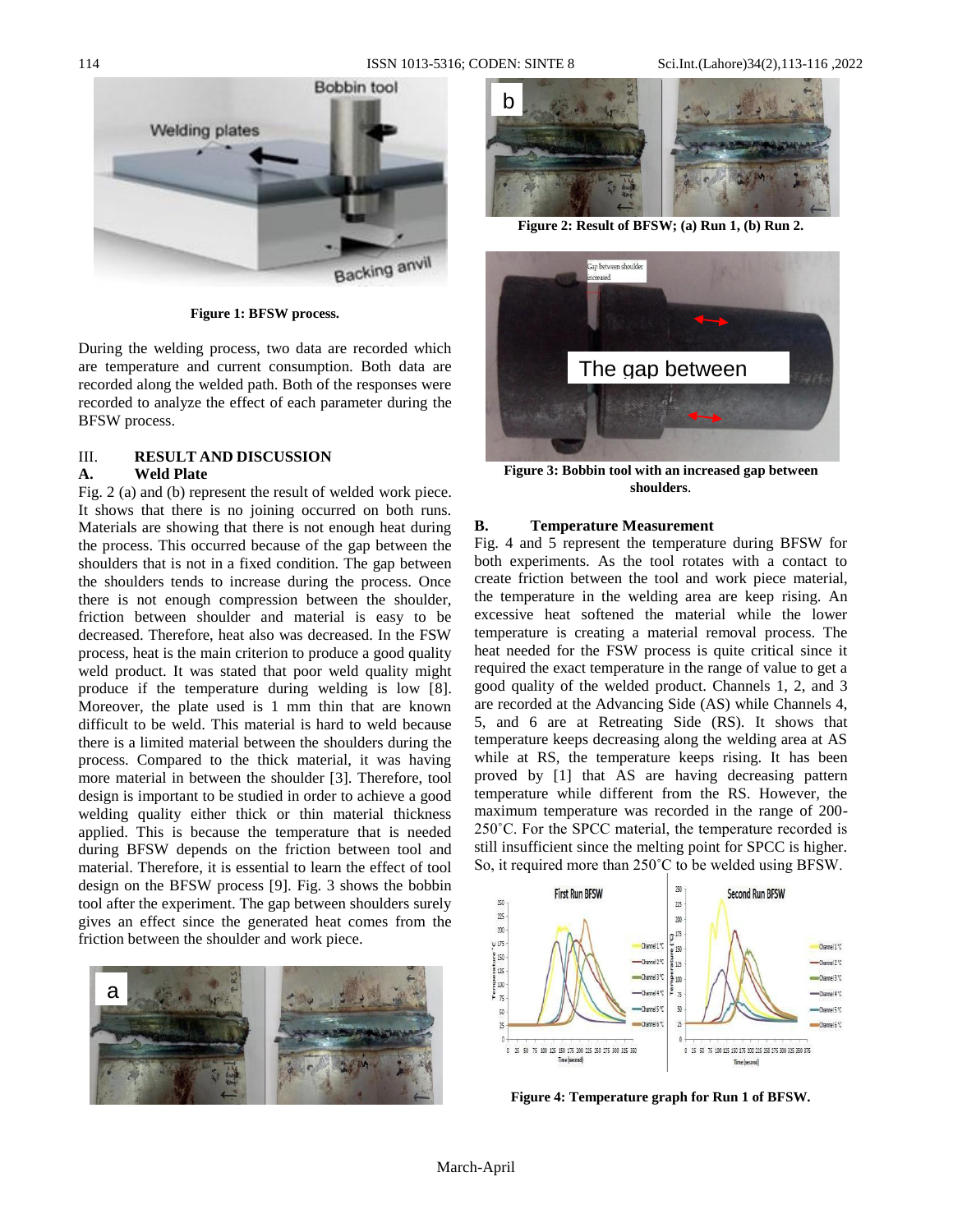

**Figure 5: Temperature graph for Run 2 of BFSW**.

Based on a previous study, in order to achieve good quality welding, the temperature during welding must be around 40-60% of the melting point of the material used. For this study, the temperature achieves is 18.83% from the melting point of SPCC. It is believed that temperature is not enough to get a good quality welding product. Moreover, the gap between the shoulders keeps increasing which make tools not touch with material along the process. Table 3 shows the comparison of percentage temperature for another material [\[10-13\]](#page-3-7).

**Table 3: Comparison of percentage for other material applied.**

| <b>Material</b>    | during<br>Temp.<br>welding, $^{\circ}$ C | Melt.<br>Point, °C | Percent., % |
|--------------------|------------------------------------------|--------------------|-------------|
| AA 6061-T6<br>[10] | 350                                      | 671                | 52.16       |
| AA 2024-T3<br>[11] | 450                                      | 671                | 67.06       |
| Copper [12]        | 530                                      | 1084               | 48.89       |
| Mild Steel<br>[13] | 800                                      | 1450               | 55.17       |

#### **C. Current Measurement**

Measurement of current is important to make sure the machine used is capable to run BFSW that are required higher force during the process. During the BFSW process, the current that is served to the machine can be analyzed to know the smoothness of the process. The graph is increased once the tool is touching the material. That means, if the graph is showing decreasing in value, the BFSW process is not perfect. It might have a huge defect or even a tiny defect in the welded product.

Fig. 6 shows the data current recorded during the BFSW process. Based on the result obtained, it shows that both runs are showing the same pattern of the current measurement. Machines are required to face higher force during dwell time and the welding phase. This is because both conditions are considered new to the tool and material. Materials are still not in ready condition because of the insufficient heat. This creates an unstable graph during the welding phase. Each time the tool touches with material those results in higher friction resulting in a higher force on the machine. Moreover, the gap between the shoulders should be less than the thickness of the material plate. Therefore, a higher force with a stable current supply is needed to make sure BFSW runs smoothly. Compared to the dwell time phase, the graph is in stable condition since the tool just keeps stirring at the same point of position. It makes the material ready to be welded since enough heat at that time.



**Figure 6: Graph for current recorded during BFSW process; (a) Tool entry, (b) Dwell time, (c) Weld phase, (d) Uptrend, (e) Downtrend, (f) Tool exit.**

#### IV. **CONCLUSIONS**

Tool design and fabrication are highly important to make sure the welding process runs smoothly. The increasing gap between the shoulders is creating a situation the shoulder of the bobbin tool is not touching the material plate. This situation creates temperature generated during the process is low to produce a good weld quality. Moreover, in BFSW, the shoulder of the tool must be touching the material work piece to make sure that the heat is kept supplied to the material to achieve enough heat during the process. During the BFSW process, the temperature is the main criterion to create an acceptable welded product. The temperature during the welding process must achieve about 40% - 60% of the melting point for each material used. In order to achieve the targeted temperature, parameters; rotational speed, and welding speed, must be chosen wisely. Moreover, the type of machine used also give an effect on the BFSW process. The machine should be required to face higher force since BFSW is a process that has higher force during the process. Last but not least, thin material is surely difficult to weld since it is easy to tear during the process. The least amount of material in between the shoulders makes the process hard to complete. Material is tended to flow out from the shoulder since it is pushed out by the shoulder and pin. This happened because the gap between shoulders is less compared to the thickness of the material. To prevent this situation are happening, a good design of tool needs to be studied to make sure all the material is kept in the welding area or in between shoulders.

## **ACKNOWLEDGMENT**

The author would like to thank the Universiti Teknikal Malaysia Melaka (UTeM) and both faculty which are Fakulti Teknologi Kejuruteraan Mekanikal Pembuatan and Fakulti Kejuruteraan Pembuatan for accepting this study.

#### **REFERENCES**

<span id="page-2-0"></span>[1] P. L. Threadgill, M. Ahmed, J. P. Martin, J. G. Perrett, and B. P. Wynne, "The use of bobbin tools for friction stir welding of aluminum alloys," in *Materials Science Forum*, 2010, pp. 1179-1184.